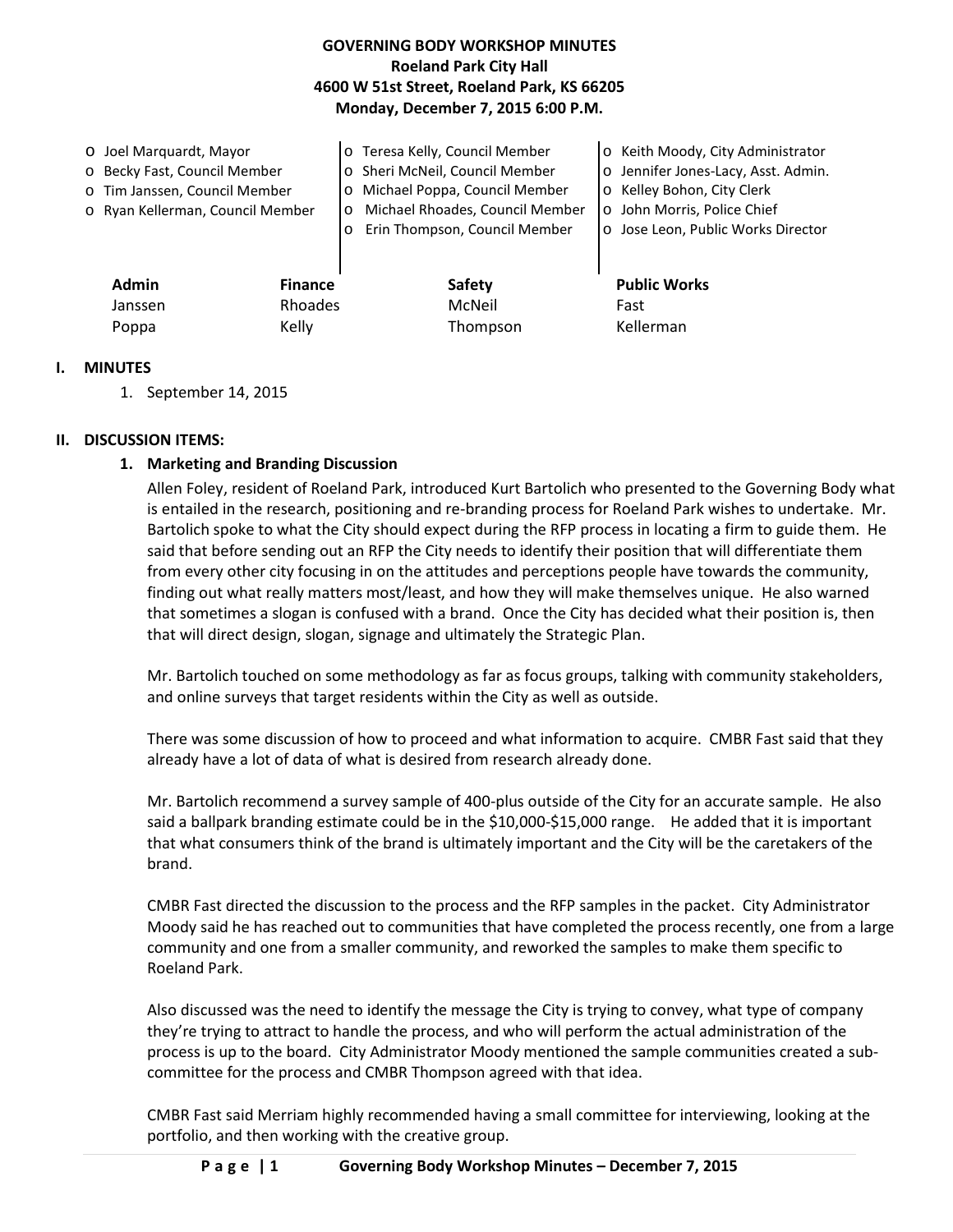Mayor Marquardt suggested moving forward with an RFP without the creation of a new website and CMBR Fast agreed as branding will then direct the design of the website.

CMBR Kellerman recommended the committee think about the information presented and possibly reaching out to other firms for their input.

Mayor Marquardt said sub-committee needs to be created to hone in on the RFP to which the Committee agreed.

CMBR McNeil recommended putting positioning and branding language in the RFP.

CMBR Fast suggested CMBR Poppa and CMBR Kellerman for the sub-committee. CMBR Rhoades said he has an art degree and also recommended Mayor Marquardt for his artistic creativity an addition to the subcommittee. CMBR Fast reminded everyone the sub-committee will just first be putting together an RFP.

The Committee agreed to move forward with an RFP with CMBR Rhoades, CMBR Poppa and CMBR Kellerman as members of the sub-committee. They will put together ideas for the RFP and they will be presented at the Workshop meeting to be held December 21.

## **2. KCATA to Discuss Additional Bus Stops**

Public Works Director Leon addressed the Committee. Introduced Shawn Strate from KCATA to discuss the new bus stops and signs that they would like to add to the City.

Mr. Strate, along with Mike Goodman, from KCATA addressed the Committee about the 2016 transit improvement initiative for 48th and Roe. This route is in a very critical location for the transit system in Johnson County and also for Roeland Park. In 2012, KU Medical Center Transit system was completed, to which Roeland Park participated. There is a strong demand for transit service between Mission, Roeland Park, Westwood and the KU Med campus. Detailed evaluation studies of transit service opportunities that include Roeland Park have been conducted. New transit centers have been built including the one in Mission. KCATA desires to better connect their routes. They have also received funding and the Unified Government was able to get a CMAQ grant, (Congestion Mitigation-Air Quality), for transit service expansion and also to make some bus stop improvements. There is an agreement for the local share of the funding for route expansion between the KCATA, Johnson County and the Unified Government. Current Route 107 goes into KCK and runs down Roe Boulevard every hour during the morning & afternoon rush hours, and every 30 minutes during the mid-day hours. It also runs hourly on Saturdays. Ridership of this route is about 650 persons. Mr. Strate provided a route map to Governing Body showing the Johnson County route along Johnson Drive, Roe Ave, 47th & Mission and then on into KCK.

The plan is to add nine new stops about  $\frac{1}{4}$  mile apart. Mr. Strate then showed a few samples of what the signs would look like. He added that they would like to do the installation work within the next few weeks since the route extension operation begins January 4, 2016. He noted that most new installations will be ADA pads and that after the route is established they may discover there is a need to add benches and trash cans. Currently they see 48th & Roe as a more enhanced station with a shelter and pull-off lanes.

CMBR Rhoades inquired about the 47th & Roe Lane stop. Mr. Strate said that due to the proximity of the apartments and the road layout this location makes it easier to board.

Mayor Marquardt inquired about adding the City's own branding to the shelters.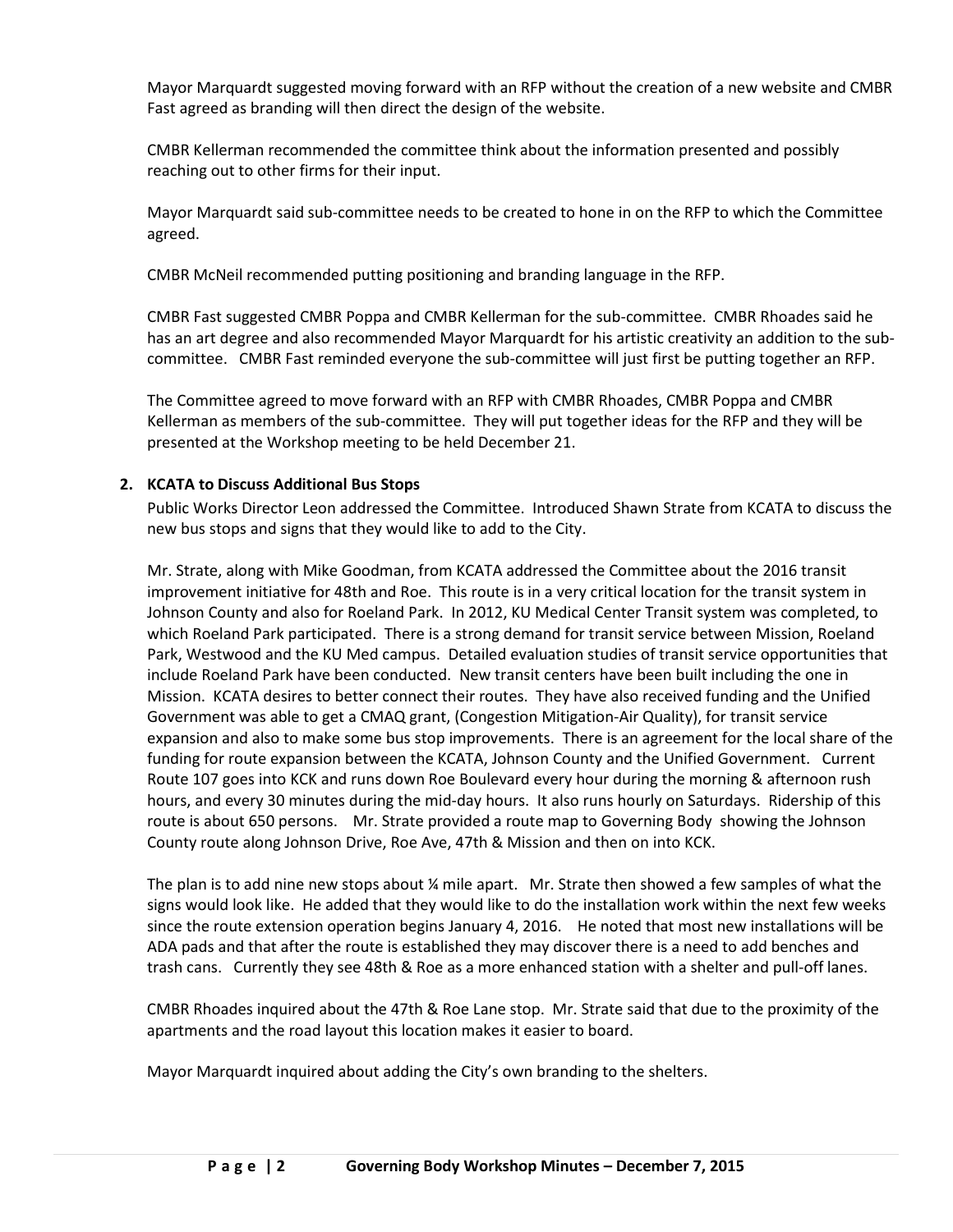CMBR Kellerman asked about the ¼ mile between stops. Mr. Strate said that it is the average length between stops, and sometimes less depending on ridership, sometimes more if a stop is not feasible. They are looking at ways to eliminate some of the stops that are closer together.

The Committee agreed place the approval of the placement of eight new bus stop locations on the Consent Agenda for the December 21, 2015 City Council meeting.

Mr. Strate will work with Public Works Director Leon in placing the signs through the City. The Committee agreed they could be installed before their final approval.

CMBR Fast asked that pictures be taken and put on Facebook or the City's website.

## *Public Comment:*

Missy & Doug Taylor, 5036 Parish Drive. Mr. Taylor addressed the Governing Body regarding his 33-year variance that he has had that allows him to keep six adults bassets and an unlimited number of puppies for up to six months.

3. **Large Fabric Trash (Dumpster) Bags** – amendment to ordinance no fabric bags Mayor Marquardt said there had been some complaints about the dumpster bags in the City and felt that these should be addressed in an ordinance.

CMBR Kellerman said he would like to hear from Codes enforcement.

Ms. Jones-Lacy has spoken with Mike Flickinger, Building Official, and Shiloh, Codes Enforcement, but will ask more directly for their thoughts on the regulation of bags. Ms. Jones-Lacy said many communities don't have language in their code, but indicated, that they regulate it like a dumpster or trash. Most make the disposable dumpster fit into existing ordinances.

CMBR Rhoades inquired about requiring a permit. City Administrator Moody said the Bagster does not fall into the temporary portable storage definition. The committee discussed about how to regulate them, whether they need to be covered when not in use and how long to allow them to remain on a property. Mayor Marquardt and CMBR McNeil were advocates to make sure they were covered to limit debris from blowing away. CMBR Rhoades said the City should make an effort to let people know that they're not a sustainable resource.

After discussion it was decided not to ban the dumpster bags, but to regulate their time at a site. CMBR Janssen wanted their placement limited to a driveway or hard surface, not in the yard. Mayor Marquardt will work with staff and draft language for discussion at the December 21 meeting. City Administrator Moody asked for the Committee's opinion on whether to limit them to construction projects. CMBR Rhoades didn't agree with that as someone may be cleaning out a basement or just throwing things away.

# **4. 2015 Budget Amendment**

Ms. Jones-Lacy said the 2015 budget needs to be amended to reflect the additional payment to principal for the TIF 1 A/B Bella Roe Bonds that became payable in August. The will be reflected as \$1.2 million. Secondly, it was decided that monies in the Equipment Building Reserve Fund earmarked for the Community Center would be transferred to the Community Center Fund and include maintenance and capital improvements. This is strictly a transfer, but looks like an expense and it needs an amendment to increase that authority so as not to violate state law.

There will also be a public hearing at the next Council meeting prior to approval on this item. The Committee agreed to move this for approval at the next Council meeting.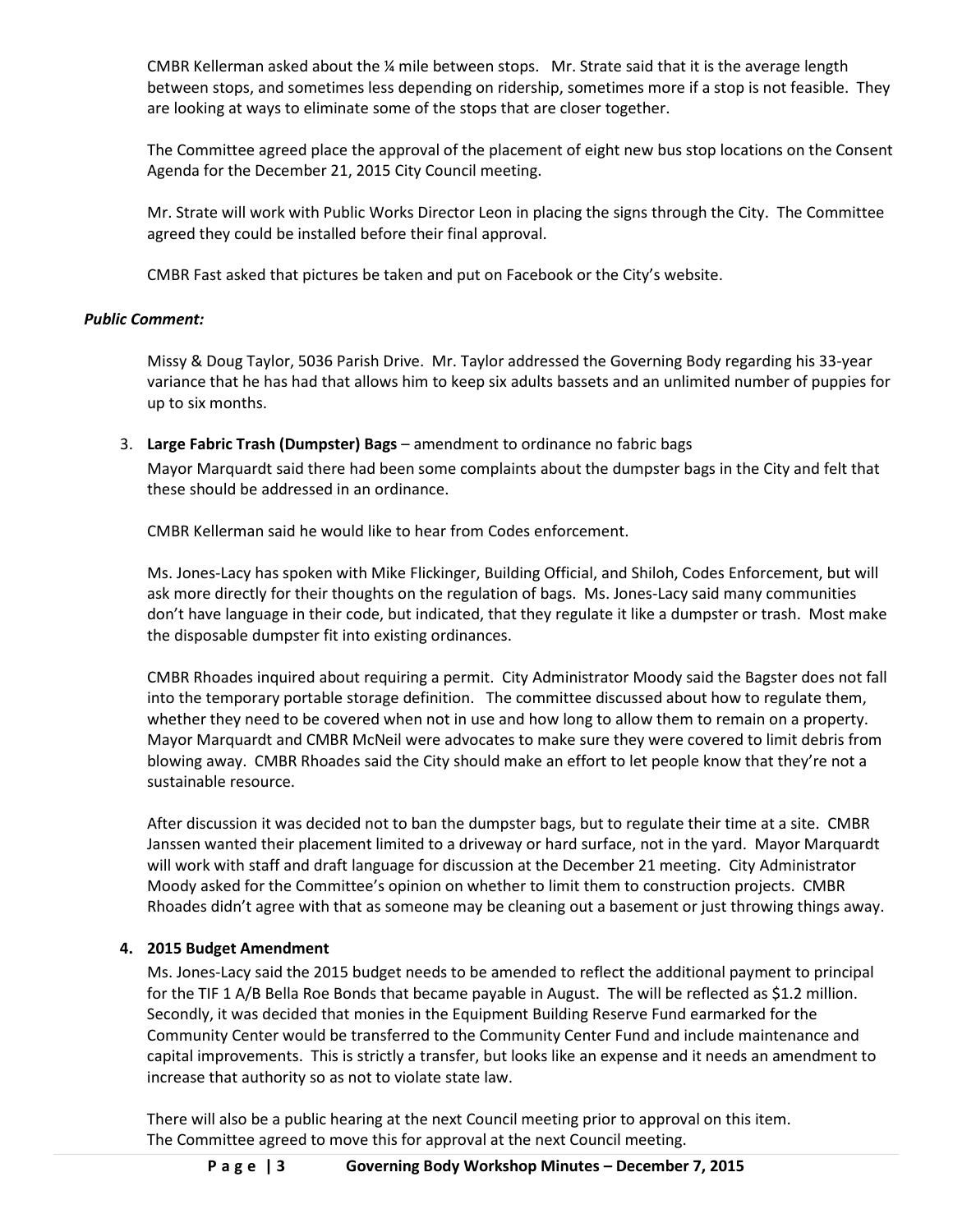# **5. Donation Policy**

## *Public Comment:*

**Jim Kelly**. Mr. Kelly spoke in support of the Donation Policy and noted some changes he would like to see made.

**Kathleen Whitworth.** Ms. Whitworth inquired as to the 83 percent increase in the memorial tree fund and how this will affect donations and requested the price remain the same.

**Charles Downing.** Mr. Downing questioned whether the donation policy would allow for citizen participation.

**Gretchen Davis.** Ms. Davis spoke on behalf of the Citizens' Fundraising Group who supported a donation policy, but questioned some of the language, pricing and participation from other groups, and felt this discouraged donation of trees.

CMBR Fast recommended that City Clerk Bohon review the proposed language and see if there are recommended edits to the policy, so it can be passed as this is the fourth time it has been on the agenda. The Committee discussed the new pricing of tree donations and expressed a desire not to discourage people from participating because of the price. There was also discussion about the procedure for approval and maintenance of items donated.

Marek Gliniecki, Arts Committee, address the Governing Body regarding donated and gifted art to the City. He was also unsure how this new policy would affect his committee. Works that are on loan by an artist would not be under the donation policy, but before a piece is given to the City, during the consideration process, discussion needs to be had to determine if there are any special upkeep or maintenance requirements and then a recommendation from the Arts Committee to the Governing Body could reflect any of those concerns.

Public Works Director Leon provided a breakdown of the \$1,300 calculated for the tree donation program. \$350 - 1 ½ -2 inch caliper tree

\$200 - planting

\$100 plaque

\$650 2-year maintenance schedule to establish the tree to include staff time of one individual, 6 waterings a year, mulch and a gator

Public Works Director Leon said he wants the community to feel like they can donate trees, but also wants everyone to understand their upkeep is taxing on his department, especially when his workers are needed out in the field on other projects. He added that even though they planted 20 trees this year and it has been a wet season it is still time-consuming on his department saying that it takes an entire day for one worker to water all 20 trees. He also said the memorial tree program does not obligate the City to take care for the tree, but that the donation policy would.

CMBR Fast directed the discussion to the suggestions that have been made.

The Committee agreed to eliminate the second sentence of the proposal, beginning with, "these donations may include," as it was felt to be duplicative of the list provided at the end.

CMBR Thompson read the proposed language changes under Procedure for Making Donations. "Public Works Director, upon determining that the donation requests meets the criteria provided in this policy, shall make a recommendation to the City Council." The Committee agreed to this change, but preferred to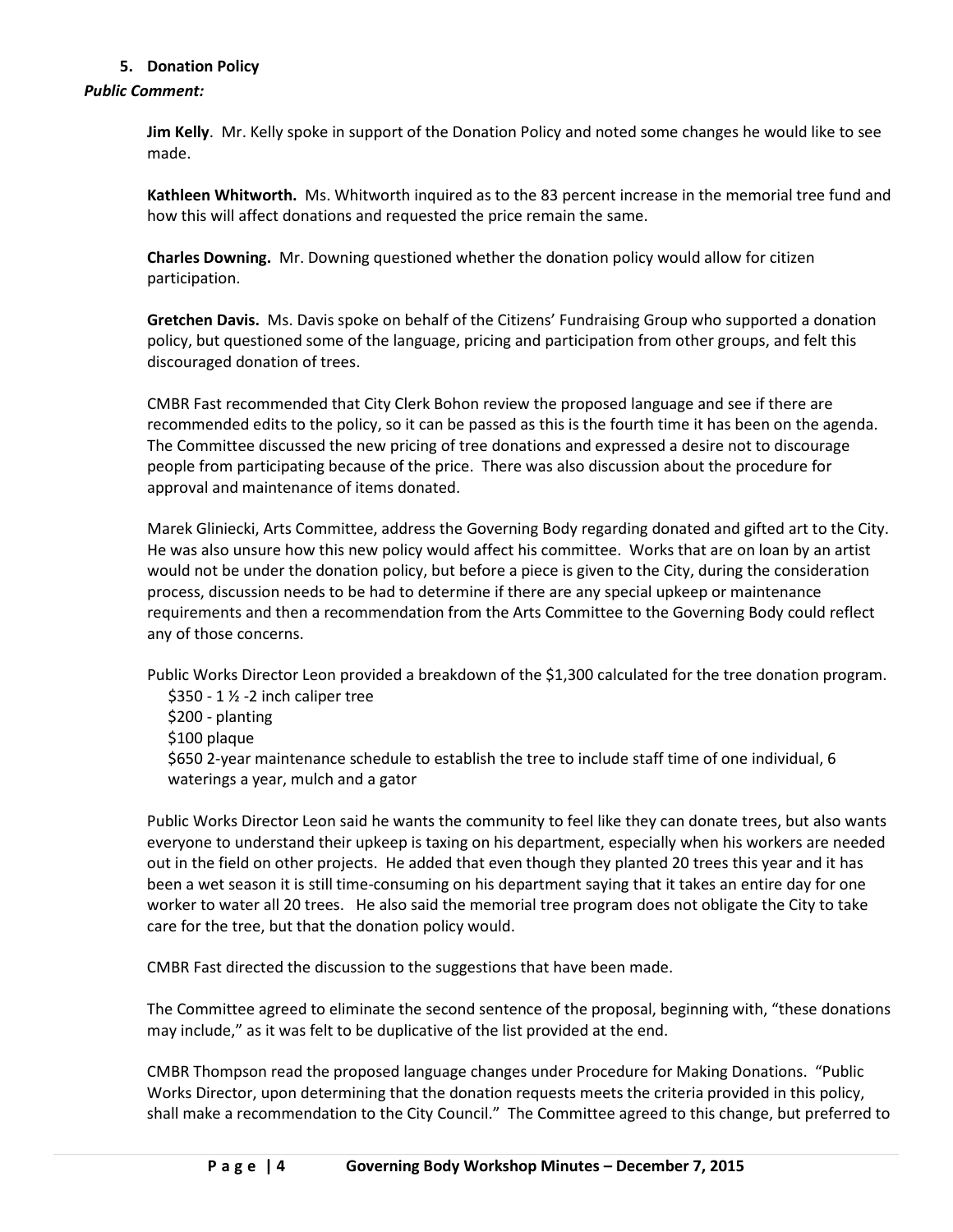leave the language that states the City Council "may" consider the request at its regularly scheduled meeting.

Under Approval of Donations they recommended to change the word "approve" to "consider."

In the Standards for Donations, Acquisitions or Purchase there was discussion of the wording and intent that City staff will approve and coordinate the purchase and installation of all elements.

Mayor Marquardt requested an annual list of priority trees that are within the maintenance plan of Public Works and make those trees available for purchase or donation at a reduced cost or at \$350. There was not enough Committee support at this time to add this to the policy.

CMBR Fast recommended the Committee adopting the policy with the proposed edits and everyone agreed to add this to Regular Business at the December 21 City Council meeting.

# **6. Review of Council Training Policy**

CMBR Rhoades reviewed the funding policy for Council training and how it is currently divided. The Committee discussed the disbursement of funds and agreed to eliminate some of the restrictions. CMBR Rhoades felt that the line item should be reviewed every December to see how the funds are planned to be used the following year.

The committee agreed to rename this as Policy on Governing Body Training, Travel, Civic Events and Technology. It was further agreed that a Councilmember may allocate their funds to another Councilmember or to the Mayor. The total fund would be disbursed equally amongst the nine elected officials. In the event someone cannot attend an event and there is no reimbursement policy the member shall reimburse the City with the exception for a medical emergency with the Councilmember or close family member, or bereavement. They also agreed to delete the language for large training event and include that attendees will share materials and information they received at a future Workshop.

The Committee agreed to add this to the December 21, 2015 City Council meeting to review the edits and changes.

# **7. Reappoint Ad-Hoc Development Committee**

The Committee agreed to approve the reappointment of the Ad-Hoc Development Committee members to the end of 2016. This item will be placed on the December 21 Consent Agenda.

# **8. Short-Term Rental Regulation (Airbnb)**  *Public Comment:*

**Cathy Creed**. Ms. Creed spoke in support of Airbnb and her family's personal positive experiences.

**Mike Hickey**. Mr. Hickey spoke in opposition of allowing Bagsters in Roeland Park. He then spoke in support of allowing Airbnb rentals in the City.

**James Haley.** Mr. Haley also spoke in support of Airbnb and his positive personal experiences.

**Carol Munjak.** Ms. Munjak spoke in opposition of allowing Airbnb in the City.

CMBR Fast said she created a decision matrix to try to help move the discussion along and has put together suggestions of the Committee in an attempt to seek agreement.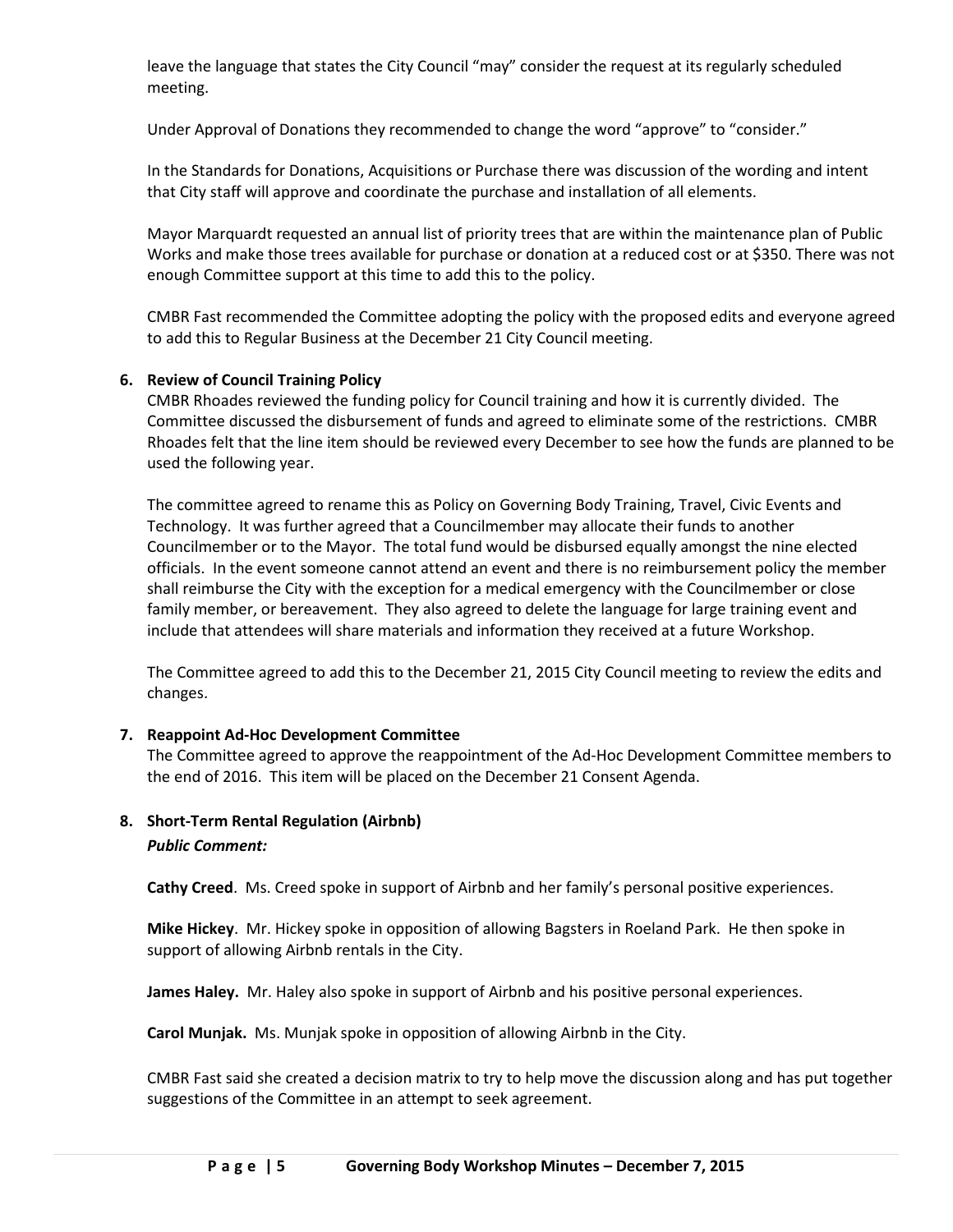CMBR Kellerman said he has heard from area residents that do not want this type of business in their neighborhoods and he read into the record many of the comments he received.

CMBR Fast asked for a consensus from the Committee to not allow short-term rentals in the City and also to add additional language to the code to prevent their operation.

CMBR Thompson stated the current ordinance is not clear with regards to whether temporary rentals are against the current ordinance and, therefore, believes the City does not have authority to close them.

CMBR Kellerman referred the committee to Section 5-606 of the code that deals with prohibited occupations and felt that current zoning regulations address and codes address lodgings, business licenses and regulations for home occupation.

Police Chief Morris said he was not very familiar with Airbnb, but all residences in Roeland Park are of concern to the Police Department regardless of what type they are as problems can happen anywhere.

CMBR McNeil said she was uncomfortable with homes advertised on Craigslist.

CMBR Fast asked if there was agreement to enforce current ordinance and not allow short-term rentals as there would then be no reason to continue with the discussion.

City Administrator Moody relayed City Attorney Shortlidge's comment that the definition on the books can be interpreted to say this is not allowed. City Attorney Shortlidge said the definition of a boarding house can be interpreted to be applicable to these folks renting a room through the use of the Internet. Regardless of the method used to market that room, a room is still being rented to someone who is not a relative or family member, which then meets the definition of a boarding house. Staff should then put people on notice that such a business is not permitted in Roeland Park.

Mr. Flickinger, City Building Official, commented that this would be following the law.

CMBR Fast asked again for agreement to ban short-term rentals. Only CMBRS Rhoades, Kellerman, Janssen and McNeil chose to ban them.

CMBR Janssen said he took an oath to uphold the law and ordinances of Roeland Park and the state of Kansas and that's what he will do.

CMBR Thompson believes the language could be interpreted as a boarding house, but did not feel it was clear. City Administrator Moody said if he had looked at this in May, he would have looked at the same sections of the code provided to the Council now. His interpretation would be that a short-term rental is a boarding house and is currently prohibited according to the definition of boarding house on the books and, therefore, should not be allowed.

CMBR Rhoades said the word for the definition of a boarding house was "arguable" according to Mr. Shortlidge.

CMBR Thompson would like to clarification and see the ordinance changed so that it would be clear to allow the short-term rentals.

There was extensive discussion what constitutes a short-term rental, percentage of a property to be used, whether it is owner occupied, and how many guests would be allowed.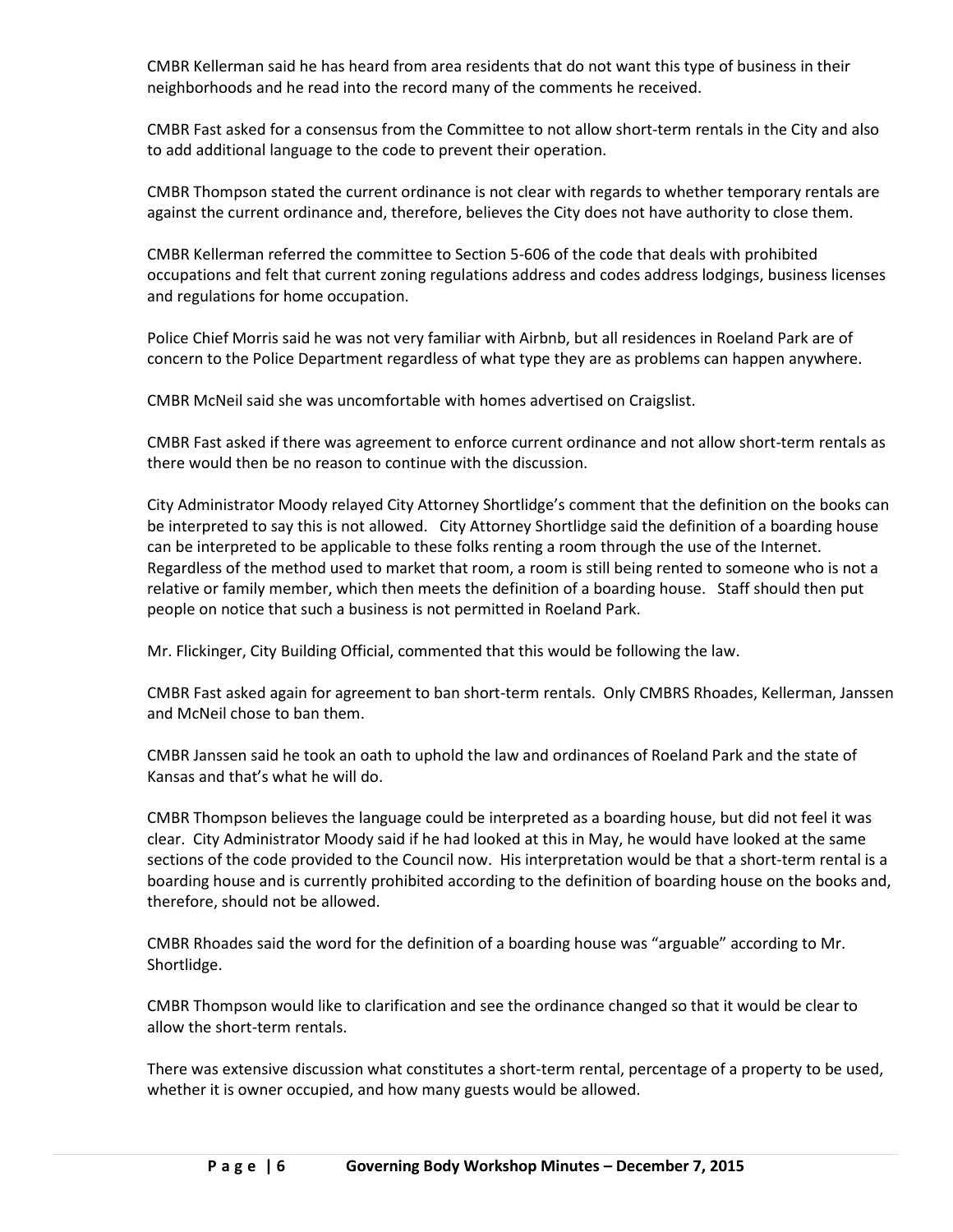Ms. Jones-Lacy went over the proposed policy changes from previous discussions. The action form was to prohibit short-term rentals with a few exceptions. The rental owner must be the principal resident and owner of the property and must reside there for at least 275 days a year. There will be a full-house inspection.

CMBR Thompson read into the record the definition of a boarding house as defined in K.S.A. §36-501(b)(3). "Boarding house" means every building or other structure which is kept, maintained, advertised or held out to the public to be a place where sleeping accommodations are furnished for pay to transient or permanent guests and in which eight or more guests may be accommodated, and which maintains common facilities for the serving or preparation of food for such guests."

CMBR Thompson this would need to be sent to City Attorney Shortlidge and the definition would have to be amended in the ordinance.

The Committee then discussed whether short-term rentals could be regulated where they advertise.

CMBR Fast said property owners live in the City and have a vested interest in their property. People review the rentals and this encourages property upkeep and will also encourage an increase in property values.

The Committee agreed that there needs to be a definition of a short-term rental. CMBR Kellerman said the rentals should be separate quarters from the main house and there was discussion of limiting the number of rooms to three. CMBR Janssen felt the length of stay should be limited to 28 days, which is in alignment with the state.

City Administrator Moody asked for clarification on how to distinguish between a short-term rental and a boarding house, or a short-term rental and someone looking for a roommate.

CMBR Thompson felt limiting the number of guest. Eight is considered a boarding house, a tourist home is seven and short-term rental can be reduced to five.

The Committee did agree that the rental property must be owner occupied for 12 months of the year less six weeks. The homes are to have their City permit number in their rental advertisement listings. They agreed to send courtesy notifications to surrounding neighbors of the permit request.

CMBR McNeil would like to see more input from residents either through a community forum or a poll.

The Committee will continue their discussions regarding what percentage of a city block can be a rental and how many feet from another rental residence. There was agreement to have no more than one rental per block with a block defined as the hundred block.

City Attorney Shortlidge said the rental ordinance and home occupation ordinance will have to be reworded.

Due to the lateness of the house, the Committee will postpone further discussions to the January 11 Workshop.

#### **9. City Hall ADA Improvements**

10. Pending Items - An Ordinance Revision that Raises the Age to Buy Cigarettes, Electronic Cigarettes, and Tobacco Products in Roeland Park to 21 Years of Age.